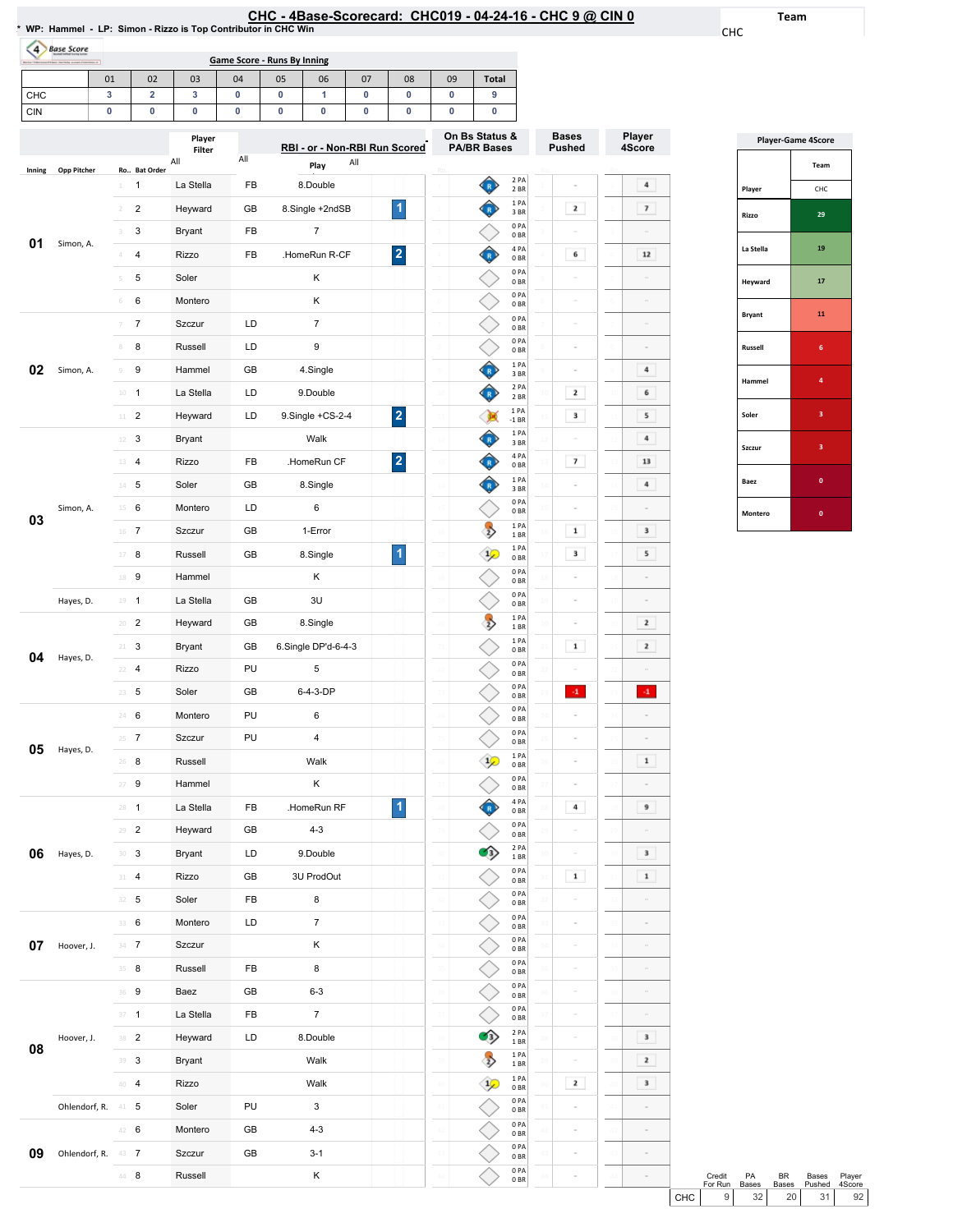### CIN - 4Base-Scorecard: CHC019 - 04-24-16 - CHC 9 @ CIN 0 لـ VP: Hammel - LP: Simon - Rizzo is Top Contributor in CHC Win

| CHC    | 3         | $\mathbf 2$               | $\mathbf 3$  | $\pmb{0}$     | 0 | $\mathbf{1}$        | $\pmb{0}$ | 0                             | $\pmb{0}$ | 9                                    |                        |                  |
|--------|-----------|---------------------------|--------------|---------------|---|---------------------|-----------|-------------------------------|-----------|--------------------------------------|------------------------|------------------|
| CIN    | $\pmb{0}$ | $\pmb{0}$                 | $\pmb{0}$    | $\pmb{0}$     | 0 | $\pmb{0}$           | $\pmb{0}$ | $\pmb{0}$                     | $\pmb{0}$ | 0                                    |                        |                  |
|        |           |                           |              |               |   |                     |           | RBI - or - Non-RBI Run Scored |           | On Bs Status &<br><b>PA/BR Bases</b> | <b>Bases</b><br>Pushed | Player<br>4Score |
|        |           | $\mathbf{1}$              | Schebler     |               |   | $\sf K$             |           | $\overline{\phantom{a}}$      |           |                                      |                        |                  |
| 01     |           | $\overline{2}$            | Suarez       | LD            |   | 8                   |           |                               |           | $\frac{1}{2}$                        |                        |                  |
|        |           | $\mathsf 3$               | Votto        |               |   | Κ                   |           |                               |           |                                      |                        |                  |
|        |           | $\overline{\mathbf{4}}$   | Phillips     | FB            |   | 8                   |           |                               |           |                                      |                        |                  |
| 02     |           | 5                         | <b>Bruce</b> |               |   | Κ                   |           |                               |           |                                      |                        |                  |
|        |           | $\,6\,$                   | Duvall       |               |   | $\sf K$             |           |                               |           | ♦                                    |                        |                  |
|        |           | $\overline{7}$            | Barnhart     | LD            |   | 9.Single            |           |                               |           |                                      |                        |                  |
| 03     |           | 8                         | De Jesus     | FB            |   | 8                   |           |                               |           |                                      |                        |                  |
|        |           | 9                         | Hayes        | GB            |   | 1-4-SacBunt ProdOut |           |                               |           |                                      |                        |                  |
|        |           | $\mathbf{1}$              | Schebler     | FB            |   | 9                   |           |                               |           |                                      |                        |                  |
|        |           | $\overline{2}$            | Suarez       | LD            |   | 6                   |           |                               |           |                                      |                        |                  |
|        |           | 3                         | Votto        | LD            |   | 8.Single            |           |                               |           |                                      |                        |                  |
| 04     |           | $\overline{4}$            | Phillips     | FB            |   | 9                   |           |                               |           |                                      |                        |                  |
|        |           | 5                         | <b>Bruce</b> |               |   | Walk                |           |                               |           |                                      |                        |                  |
|        |           | 6                         | Duvall       |               |   | Κ                   |           |                               |           |                                      |                        |                  |
|        |           | $\overline{7}$            | Barnhart     | GB            |   | $6 - 3$             |           |                               |           |                                      |                        |                  |
| 05     |           | $\bf 8$                   | De Jesus     | GB            |   | $6 - 3$             |           |                               |           |                                      |                        |                  |
|        |           | 9                         | Hayes        | GB            |   | $6 - 3$             |           |                               |           |                                      |                        |                  |
|        |           | $\mathbf{1}$              | Schebler     |               |   | Κ                   |           |                               |           |                                      |                        |                  |
|        |           | $\overline{c}$            | Suarez       | $\mathsf{LD}$ |   | 7.Single            |           |                               |           |                                      |                        |                  |
| 06     |           | $\ensuremath{\mathsf{3}}$ | Votto        |               |   | Walk                |           |                               |           |                                      |                        |                  |
|        |           | $\overline{\mathbf{4}}$   | Phillips     |               |   | $\mathsf K$         |           |                               |           |                                      |                        |                  |
|        |           | $\,$ 5 $\,$               | Bruce        | $\mathsf{GB}$ |   | $3 - 1$             |           | $\vert$ 0 $\vert$             |           |                                      |                        |                  |
|        |           | $\mathbf 6$               | Duvall       |               |   | $\mathsf K$         |           | $\vert$ 0                     |           |                                      |                        |                  |
| $07\,$ |           | $\boldsymbol{7}$          | Barnhart     | FB            |   | $\boldsymbol{7}$    |           | $\vert$ 0                     |           |                                      |                        |                  |
|        |           | $\bf8$                    | De Jesus     | GB            |   | $5 - 3$             |           | 0                             |           |                                      |                        |                  |
|        |           | $\boldsymbol{9}$          | Pacheco      |               |   | $\mathsf K$         |           | 0                             |           |                                      |                        |                  |
| 08     |           | $\mathbf{1}$              | Schebler     | FB            |   | $\bf8$              |           | 0                             |           |                                      |                        |                  |
|        |           | $\mathbf 2$               | Suarez       |               |   | $\mathsf K$         |           | 0                             |           |                                      |                        |                  |
|        |           | $\ensuremath{\mathsf{3}}$ | Hamilton     |               |   | $\mathsf K$         |           | 0                             |           |                                      |                        |                  |
| 09     |           | $\overline{\mathbf{4}}$   | Holt         |               |   | $\mathsf K$         |           | $\vert$ 0                     |           |                                      |                        |                  |
|        |           | $\,$ 5 $\,$               | <b>Bruce</b> | $\mathsf{GB}$ |   | $3-1$               |           | 0                             |           |                                      |                        |                  |

Credit PA BR Bases Player<br>
For Run Bases Bases Pushed 4Score<br>
CIN 0 5 3 3 11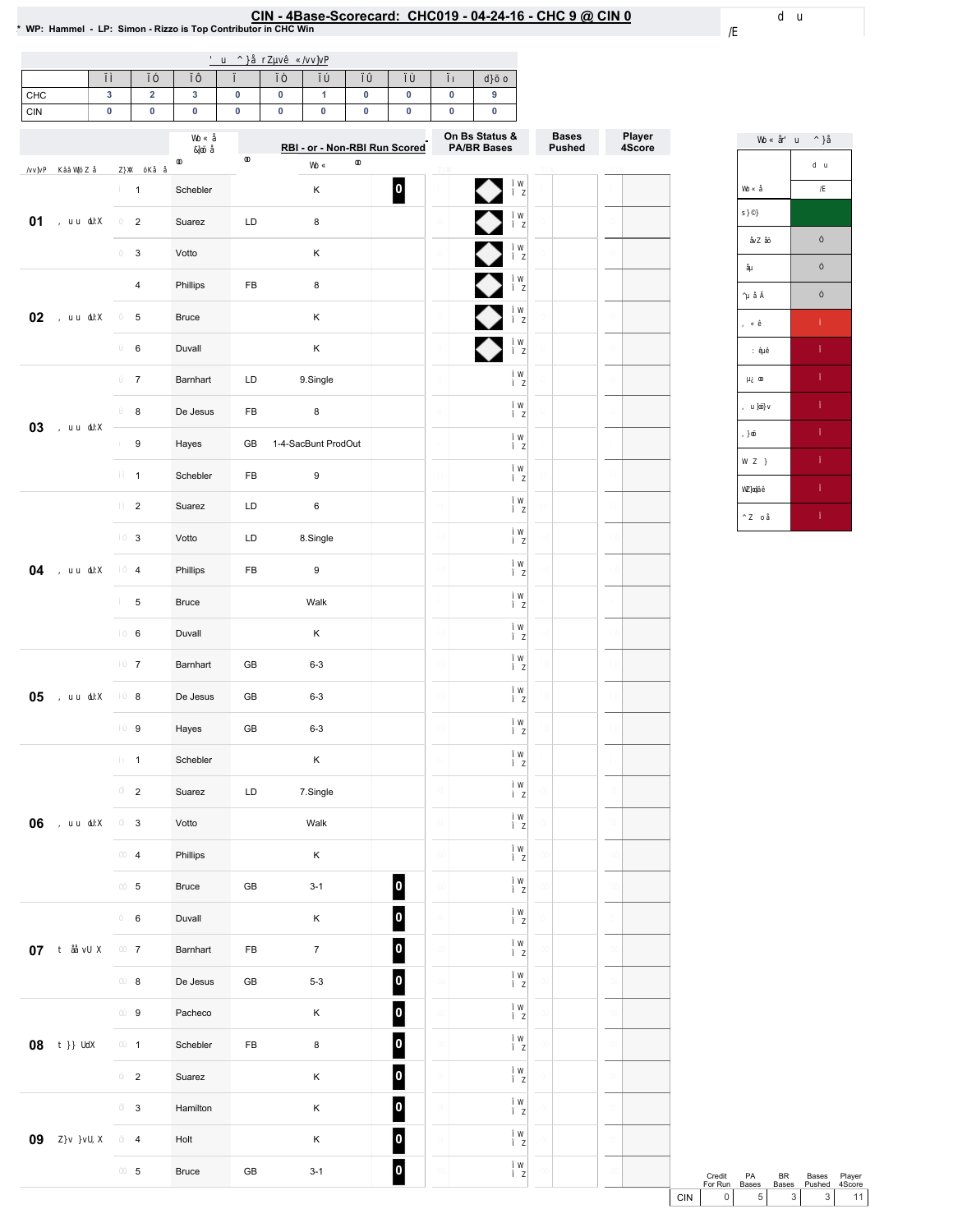

|                | CHC - 4BaseScore - Player 4Score by Batting Order<br>CHC019 - 04-24-16 - CHC 9 @ CIN 0<br>WP: Hammel - LP: Simon - Rizzo is Top Contributor in CHC Win |          |              |              |    |                |                  |           |                         |                 |           |  |  |
|----------------|--------------------------------------------------------------------------------------------------------------------------------------------------------|----------|--------------|--------------|----|----------------|------------------|-----------|-------------------------|-----------------|-----------|--|--|
|                |                                                                                                                                                        |          |              |              |    |                | <b>Bat Order</b> |           |                         |                 |           |  |  |
| Player         | Team                                                                                                                                                   | Position | $\mathbf{1}$ | $\mathbf{2}$ | 3  | $\overline{4}$ | 5                | 6         | $\overline{7}$          | 8               | 9         |  |  |
| <b>Rizzo</b>   | CHC                                                                                                                                                    | 1B       |              |              |    | 29             |                  |           |                         |                 |           |  |  |
| La Stella      | CHC                                                                                                                                                    | 2B       | 19           |              |    |                |                  |           |                         |                 |           |  |  |
| Heyward        | CHC                                                                                                                                                    | CF       |              | 17           |    |                |                  |           |                         |                 |           |  |  |
| <b>Bryant</b>  | CHC                                                                                                                                                    | 3B       |              |              | 11 |                |                  |           |                         |                 |           |  |  |
| Russell        | CHC                                                                                                                                                    | SS       |              |              |    |                |                  |           |                         | $6\phantom{.}6$ |           |  |  |
| Hammel         | CHC                                                                                                                                                    | P        |              |              |    |                |                  |           |                         |                 | 4         |  |  |
| Soler          | CHC                                                                                                                                                    | RF       |              |              |    |                | $\mathbf{3}$     |           |                         |                 |           |  |  |
| <b>Szczur</b>  | CHC                                                                                                                                                    | LF       |              |              |    |                |                  |           | $\overline{\mathbf{3}}$ |                 |           |  |  |
| Baez           | CHC                                                                                                                                                    | $PH-1B$  |              |              |    |                |                  |           |                         |                 | $\bullet$ |  |  |
| <b>Montero</b> | CHC                                                                                                                                                    | C        |              |              |    |                |                  | $\bullet$ |                         |                 |           |  |  |

# CHC-4ScoreBox-PlayerTotals All WP:Hammel-LP:Simon-RizzoisTopContributorinCHCWin

|               |               | Batting<br>Order |                |                         |                     |                     |                |              |                   |
|---------------|---------------|------------------|----------------|-------------------------|---------------------|---------------------|----------------|--------------|-------------------|
| Player        | Team Position | Nbr              | Credit For Run | PA Bases                | <b>BR Bases</b>     | <b>Bases Pushed</b> | Player 4Score  | Appearances  | Productivity Rate |
| Rizzo         | CHC 1B        | $\overline{4}$   | $\overline{4}$ | 9                       | $\mathsf{O}\xspace$ | 16                  | 29             | 5            | 5.800             |
| La Stella     | CHC 2B        | $\mathbf{1}$     | $\mathbf{1}$   | 8                       | $\overline{4}$      | 6                   | 19             | 5            | 3.800             |
| Heyward       | CHC CF        | $\overline{2}$   | 3              | 5                       | $\overline{4}$      | 5                   | 17             | 5            | 3.400             |
| Bryant        | CHC 3B        | $\mathbf{3}$     | $\mathsf 0$    | 5                       | 5                   | $\mathbf{1}$        | 11             | 5            | 2.200             |
| Russell       | CHC SS        | 8                | $\mathbf{1}$   | $\overline{\mathbf{c}}$ | $\pmb{0}$           | 3                   | 6              | 5            | 1.200             |
| Hammel        | CHC P         | 9                | $\mathsf 0$    | $\mathbf{1}$            | $\mathbf{3}$        | $\mathsf{O}\xspace$ | $\overline{4}$ | 3            | 1.333             |
| Soler         | CHC RF        | 5                | $\mathbf 0$    | 1                       | $\mathbf{3}$        | $-1$                | 3              | 5            | 0.600             |
| Szczur        | CHC LF        | $\overline{7}$   | $\mathsf 0$    | $\mathbf{1}$            | $\mathbf{1}$        | $\overline{1}$      | 3              | 5            | 0.600             |
| Baez          | CHC PH-1B     | 9                | $\mathsf 0$    | 0                       | 0                   | $\mathsf 0$         | $\mathsf 0$    | $\mathbf{1}$ | 0.000             |
| Montero       | CHC C         | 6                | $\mathsf 0$    | $\mathbf 0$             | $\mathsf 0$         | $\mathsf 0$         | $\mathsf 0$    | 5            | 0.000             |
| <b>Totals</b> |               |                  | 9              | 32                      | 20                  | 31                  | 92             | 44           | 2.091             |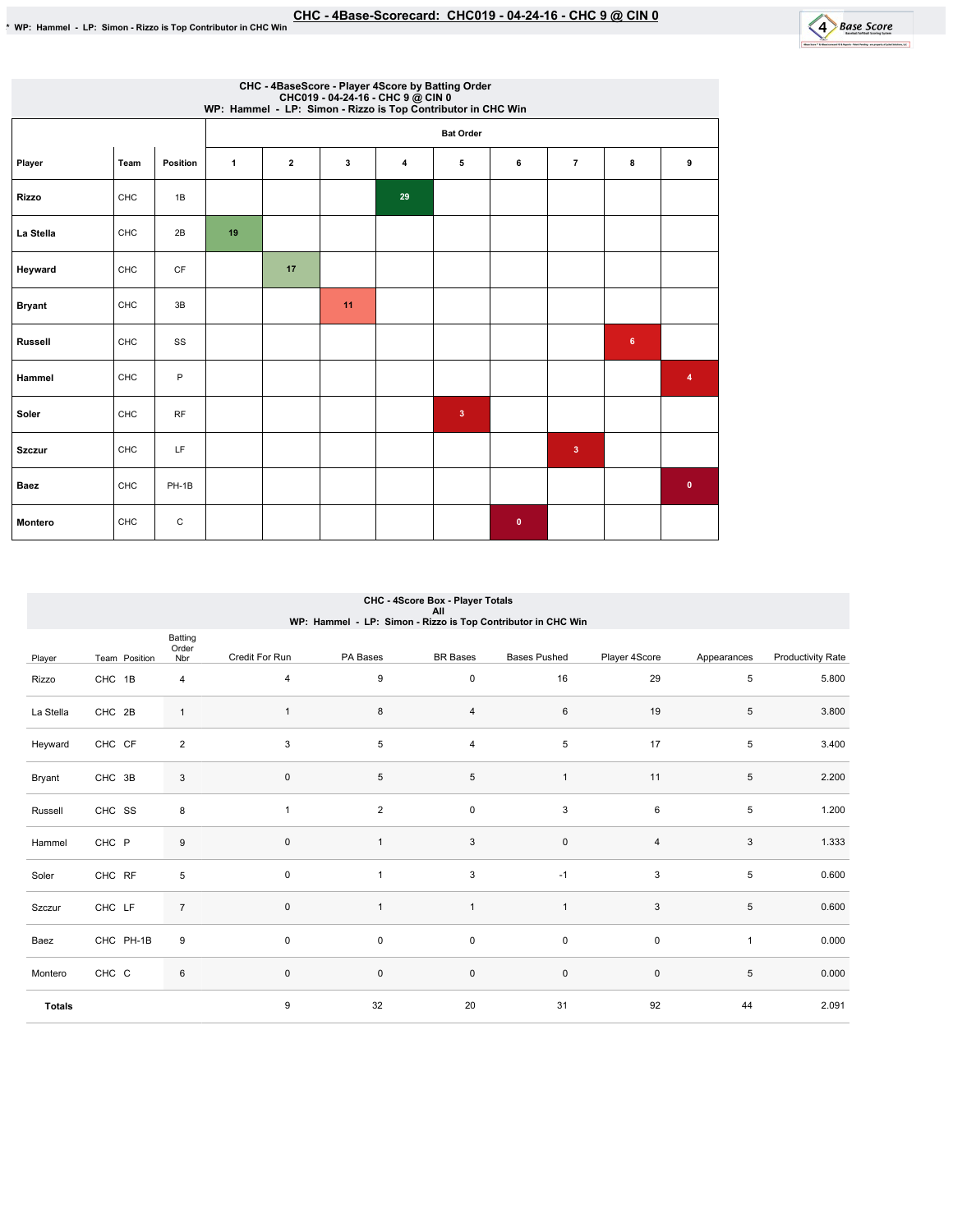

|                 | CIN - 4BaseScore - Player 4Score by Batting Order<br>CHC019 - 04-24-16 - CHC 9 @ CIN 0<br>WP: Hammel - LP: Simon - Rizzo is Top Contributor in CHC Win |             |             |                         |                         |                |                  |              |                |           |           |  |  |
|-----------------|--------------------------------------------------------------------------------------------------------------------------------------------------------|-------------|-------------|-------------------------|-------------------------|----------------|------------------|--------------|----------------|-----------|-----------|--|--|
|                 |                                                                                                                                                        |             |             |                         |                         |                | <b>Bat Order</b> |              |                |           |           |  |  |
| Player          | Team                                                                                                                                                   | Position    | 1           | $\overline{\mathbf{2}}$ | 3                       | $\overline{4}$ | 5                | 6            | $\overline{7}$ | 8         | 9         |  |  |
| Votto           | <b>CIN</b>                                                                                                                                             | 1B          |             |                         | $\overline{\mathbf{4}}$ |                |                  |              |                |           |           |  |  |
| <b>Barnhart</b> | <b>CIN</b>                                                                                                                                             | $\mathsf C$ |             |                         |                         |                |                  |              | $\overline{2}$ |           |           |  |  |
| <b>Bruce</b>    | <b>CIN</b>                                                                                                                                             | RF          |             |                         |                         |                | $\overline{2}$   |              |                |           |           |  |  |
| <b>Suarez</b>   | <b>CIN</b>                                                                                                                                             | 3B          |             | $\overline{2}$          |                         |                |                  |              |                |           |           |  |  |
| Hayes           | <b>CIN</b>                                                                                                                                             | P-Rel       |             |                         |                         |                |                  |              |                |           | 1         |  |  |
| De Jesus        | <b>CIN</b>                                                                                                                                             | SS          |             |                         |                         |                |                  |              |                | $\bullet$ |           |  |  |
| Duvall          | <b>CIN</b>                                                                                                                                             | $LF-1B$     |             |                         |                         |                |                  | $\mathbf{0}$ |                |           |           |  |  |
| Hamilton        | <b>CIN</b>                                                                                                                                             | CF-Dsub     |             |                         | $\pmb{0}$               |                |                  |              |                |           |           |  |  |
| Holt            | <b>CIN</b>                                                                                                                                             | PH          |             |                         |                         | $\pmb{0}$      |                  |              |                |           |           |  |  |
| Pacheco         | <b>CIN</b>                                                                                                                                             | 2B-Dsub     |             |                         |                         |                |                  |              |                |           | $\bullet$ |  |  |
| <b>Phillips</b> | <b>CIN</b>                                                                                                                                             | 2B          |             |                         |                         | $\pmb{0}$      |                  |              |                |           |           |  |  |
| Schebler        | <b>CIN</b>                                                                                                                                             | CF-LF       | $\mathbf 0$ |                         |                         |                |                  |              |                |           |           |  |  |

## CIN-4ScoreBox-PlayerTotals All WP:Hammel-LP:Simon-RizzoisTopContributorinCHCWin

|               |            |               | Batting<br>Order |                |                |                 |                     |                |                |                          |
|---------------|------------|---------------|------------------|----------------|----------------|-----------------|---------------------|----------------|----------------|--------------------------|
| Player        |            | Team Position | Nbr              | Credit For Run | PA Bases       | <b>BR</b> Bases | <b>Bases Pushed</b> | Player 4Score  | Appearances    | <b>Productivity Rate</b> |
| Votto         | CIN 1B     |               | 3                | $\mathsf 0$    | $\overline{2}$ | $\mathbf{1}$    | $\mathbf{1}$        | $\overline{4}$ | 3              | 1.333                    |
| Barnhart      | CIN C      |               | $\overline{7}$   | $\mathbf 0$    |                |                 | 0                   | $\sqrt{2}$     | 3              | 0.667                    |
| <b>Bruce</b>  | CIN RF     |               | 5                | $\mathbf 0$    | $\overline{1}$ | $\pmb{0}$       | $\overline{1}$      | $\overline{2}$ | 4              | 0.500                    |
| Suarez        | CIN 3B     |               | $\overline{2}$   | $\mathbf 0$    | $\mathbf{1}$   | $\mathbf{1}$    | 0                   | $\overline{2}$ | $\overline{4}$ | 0.500                    |
| Hayes         |            | CIN P-Rel     | 9                | $\mathsf 0$    | 0              | $\pmb{0}$       | $\overline{1}$      | $\overline{1}$ | $\overline{2}$ | 0.500                    |
| De Jesus      | CIN SS     |               | 8                | $\mathbf 0$    | 0              | $\pmb{0}$       | 0                   | $\mathbf 0$    | 3              | 0.000                    |
| Duvall        |            | CIN LF-1B     | 6                | $\mathbf 0$    | 0              | $\pmb{0}$       | $\mathbf 0$         | $\mathbf 0$    | 3              | 0.000                    |
| Hamilton      |            | CIN CF-Dsub   | 3                | $\mathbf 0$    | $\mathbf 0$    | $\pmb{0}$       | $\mathsf{O}\xspace$ | $\mathsf 0$    | $\mathbf{1}$   | 0.000                    |
| Holt          | CIN PH     |               | 4                | $\mathbf 0$    | 0              | $\pmb{0}$       | $\mathbf 0$         | $\mathbf 0$    | 1              | 0.000                    |
| Pacheco       |            | CIN 2B-Dsub   | 9                | $\mathbf 0$    | 0              | $\pmb{0}$       | 0                   | $\mathbf 0$    | $\mathbf{1}$   | 0.000                    |
| Phillips      | <b>CIN</b> | 2B            | $\overline{4}$   | $\mathsf 0$    | 0              | $\pmb{0}$       | $\mathbf 0$         | $\mathsf 0$    | 3              | 0.000                    |
| Schebler      |            | CIN CF-LF     | $\mathbf{1}$     | $\mathbf 0$    | 0              | $\pmb{0}$       | $\mathsf{O}\xspace$ | $\mathsf 0$    | 4              | 0.000                    |
| <b>Totals</b> |            |               |                  | $\mathbf 0$    | 5              | 3               | 3                   | 11             | 32             | 0.344                    |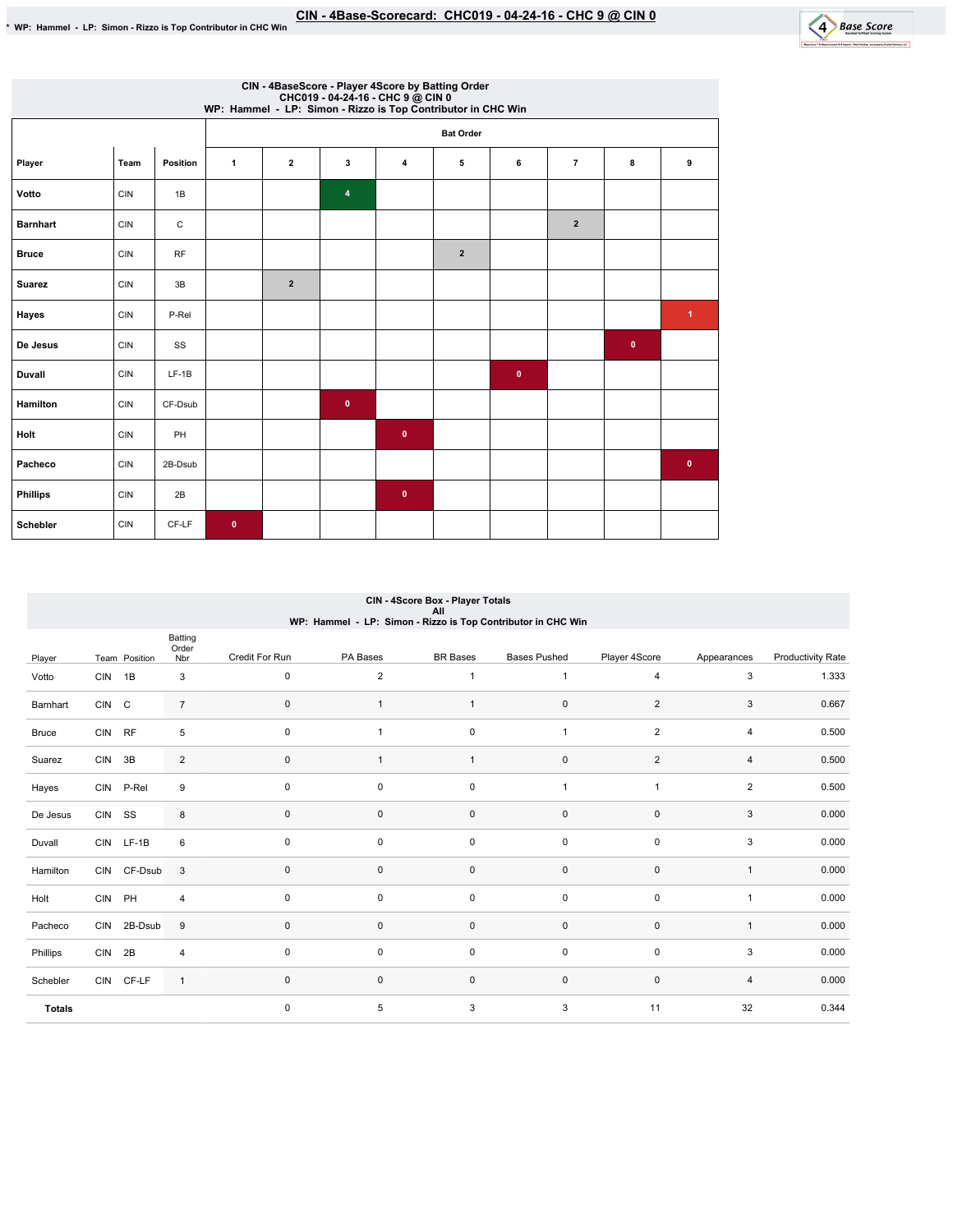#### \* WP: Hammel - LP: Simon - Rizzo is Top Contributor in CHC Win 4 Base Score Detail by Bat Order/Player Bat Order | Player | Inning | PlayText | LOBStatus Credit For Run PA Bases BR Bases Bases Pushed Player 4Score 01 8.Double  $0 \qquad \qquad 2 \qquad \qquad 2 \qquad \qquad 0 \qquad \qquad 4$ 02 9.Double 0 2  $2$  2 6 03 3U 0 0 0 0 0 0 1 La Stella 06 **HomeRun RF** 1 4 0 4 9 08 7 0 0 0 0 0 0 **Player Totals**  $\frac{1}{1}$  8  $\frac{4}{1}$  6  $\frac{19}{1}$ 01 8.Single +2ndSB 1 1 3 2 7 02 9.Single +CS-2-4 2  $1$  -1 3 5 04 8.Single Left on 2nd 0 1 1 0 2 2 Heyward 06 4-3 0 0 0 0 0 0 08 8.Double Left on 3rd 0 2 1 0 3 **Player Totals**  $\frac{3}{2}$  5  $\frac{4}{2}$  5  $\frac{17}{2}$ 01 7 0 0 0 0 0 0 03 Walk 0 1 3 0 4 04 6.Single DP'd-6-4-3 0 1 0 1 2 3 Bryant 06 9.Double Left on 3rd 0 2 1 0 3 08 | Walk Left on 2nd 0 1 1 0 2 **Player Totals**  $\boxed{0}$  5 5 1 1 01 .HomeRun R-CF 2 4 0 6 12 03 **HomeRun CF** 2 4 0 7 13 04 5 0 0 0 0 0 0 4 Rizzo 06 3U ProdOut  $0 \qquad 0 \qquad 0 \qquad 1 \qquad 1$ 08 | Walk Left on 1st 0 1 0 2 3 **Player Totals**  $\frac{4}{9}$   $\frac{0}{16}$   $\frac{16}{29}$ 01 K 0 0 0 0 0 0 03 8.Single 0 1 3 0 4 04 6-4-3-DP 0 0 -1 -1 5 | Soler 0 0 0 0 0 0 06 8 08 3 0 0 0 0 0 0 **Player Totals**  $\boxed{0}$   $\boxed{1}$   $\boxed{3}$   $\boxed{1}$   $\boxed{3}$ 01 K 0 0 0 0 0 0 03 6 0 0 0 0 0 0 05 6 0 0 0 0 0 0 6 Montero 07 7 0 0 0 0 0 0 09 4-3 0 0 0 0 0 0 **Player Totals**  $\overline{0}$   $\overline{0}$   $\overline{0}$   $\overline{0}$   $\overline{0}$   $\overline{0}$   $\overline{0}$ 02 7 0 0 0 0 0 0 03 1-Error Left on 2nd 0 1 1 1  $1$  3 05 4 0 0 0 0 0 0 7 | Szczur 07 K 0 0 0 0 0 0 09 3-1 0 0 0 0 0 0 **Player Totals**  $\boxed{0}$  1  $\boxed{1}$   $\boxed{1}$   $\boxed{3}$ 02 9 0 0 0 0 0 0 03 | 8.Single | Left on 1st 1 1 0 3 5 05 | Walk Left on 1st 0 0 1 0 1 8 | Russell 07 8 0 0 0 0 0 0 09 K 0 0 0 0 0 0 **Player Totals** 1 2 0 3 6 02 | 4.Single 0 1 3 0 4 03 K 0 0 0 0 0 0 Hammel 05 K 0 0 0 0 0 0 9 **Player Totals** 0 1 3 0 4 08 6-3 0 0 0 0 0 0 Baez **Player Totals**  $\overline{0}$   $\overline{0}$   $\overline{0}$   $\overline{0}$   $\overline{0}$   $\overline{0}$   $\overline{0}$ **Grand Total**  $\frac{9}{2}$  32 20 31 92

CHC - 4Base-Scorecard: CHC019 - 04-24-16 - CHC 9 @ CIN 0